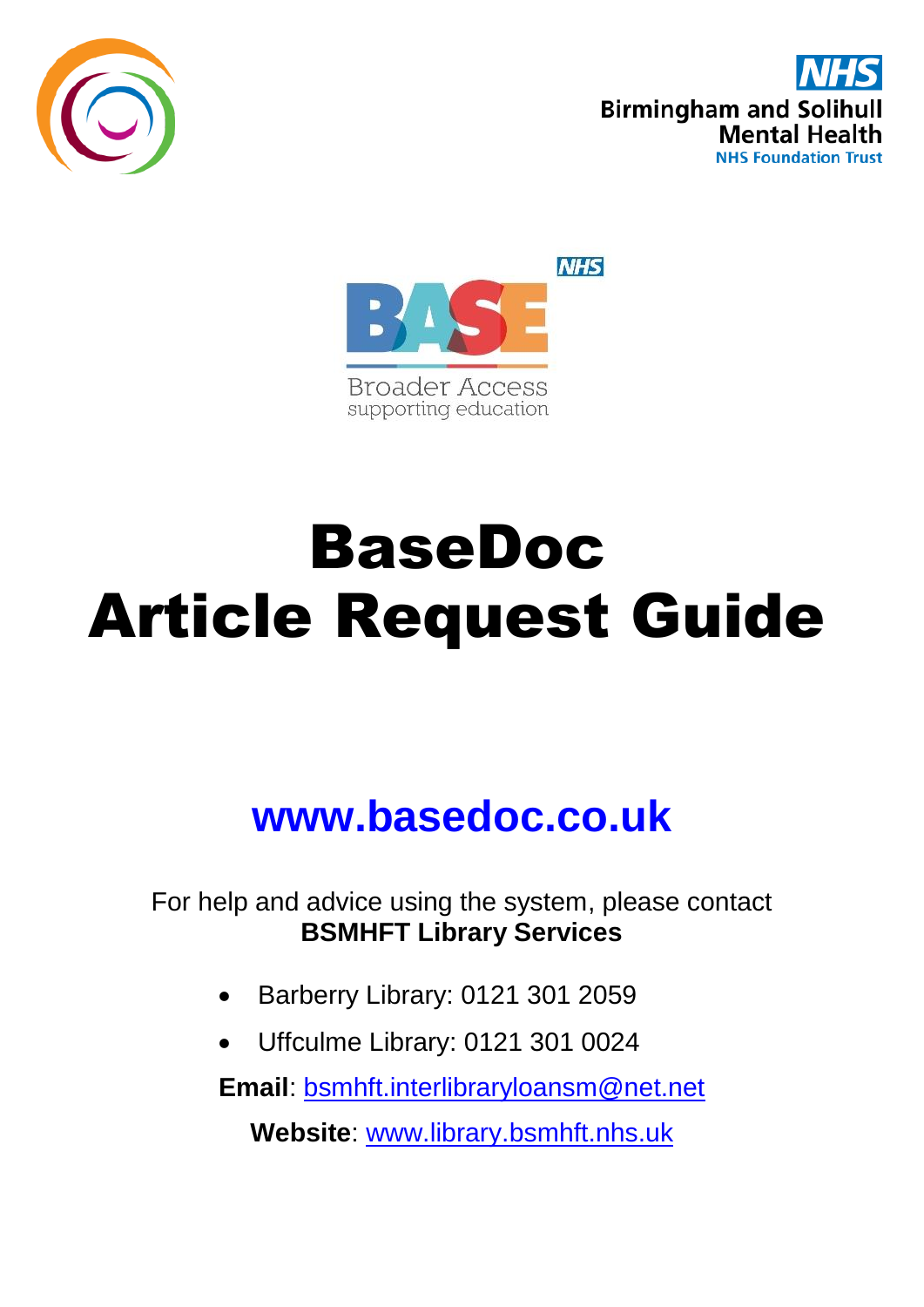### **Contents**

#### <span id="page-1-0"></span>**Introduction**

Our article request system, BaseDoc, allows library members to submit requests online, track progress and view details of past and present requests. The system can also email you at key stages of the process, such as when your article arrives for collection.

#### <span id="page-1-1"></span>**Registration**

BaseDoc is linked to your BASE Library account and shares the same log in details: your library user ID (the number on your library card) and the password you use to log into your library account **– if you don't have these details, please contact your nearest BSMHFT library for assistance.**

To register for BaseDoc, complete the short form on the right of the screen, ensuring you tick the box agreeing to the site terms and conditions.

Hovering your cursor over the information points around the page to show help on how to complete each item in the form.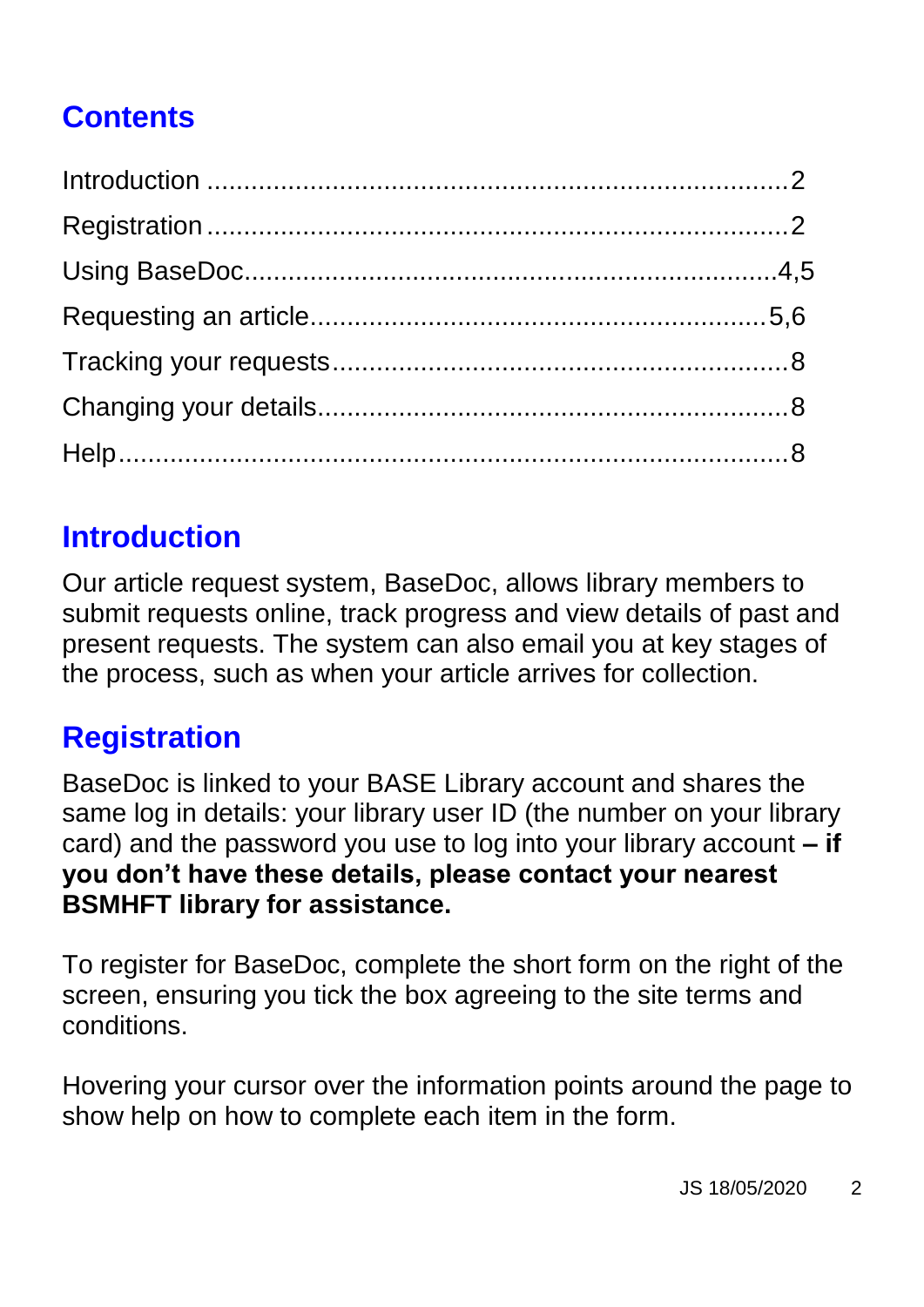

|          | Login |              |
|----------|-------|--------------|
| User ID  |       | $\mathbf{G}$ |
| Password |       |              |
|          |       |              |

#### Welcome to the BaseDoc Request Management System

BaseDoc allows registered Library members to submit online article requests and track order progress

| Login                                                                                                                                           |  |                                                                    | Register               |  |    |           |
|-------------------------------------------------------------------------------------------------------------------------------------------------|--|--------------------------------------------------------------------|------------------------|--|----|-----------|
| If you're already registered, enter your login details below :-                                                                                 |  | Register below for access to the online article request service :- |                        |  |    |           |
| User ID                                                                                                                                         |  | Home Library Choose                                                |                        |  | ۰ı | o         |
| Password                                                                                                                                        |  | User ID                                                            |                        |  | Œ  |           |
| Login                                                                                                                                           |  | Title Mr                                                           |                        |  |    |           |
|                                                                                                                                                 |  | Name                                                               |                        |  |    | $\bullet$ |
| Forgot your password?                                                                                                                           |  |                                                                    | Trust/Site Choose  • 0 |  |    |           |
|                                                                                                                                                 |  |                                                                    | Department Choose  v O |  |    |           |
|                                                                                                                                                 |  | <b>Work Address</b>                                                |                        |  |    |           |
| Help                                                                                                                                            |  | Post Code                                                          |                        |  |    |           |
| • I don't know my User ID                                                                                                                       |  | <b>Work Phone</b>                                                  |                        |  |    |           |
| Your User ID is the 7 digit number on the back of<br>your library card. Your Home Library can help with this.                                   |  | Mobile                                                             |                        |  |    |           |
|                                                                                                                                                 |  | Email                                                              |                        |  |    | $\bullet$ |
| . I'm a Library member but I don't have a password<br>Library members need to register before using the BaseDoc                                 |  | Confirm Email                                                      |                        |  |    |           |
| system. Fill out the form opposite to join.                                                                                                     |  | Password                                                           |                        |  | A  |           |
| • I registered but I still can't login to the system                                                                                            |  | <b>Confirm Password</b>                                            |                        |  |    |           |
| Your account needs to be validated by your Home Library                                                                                         |  | I agree to abide by the BaseDoc Terms & Conditions                 |                        |  |    |           |
| before you can use the system. This should be done within a<br>couple of days, after which you will be emailed to say your<br>account is ready. |  |                                                                    | Register               |  |    |           |
|                                                                                                                                                 |  |                                                                    |                        |  |    |           |

**Home Library**: Choose BSMHFT Library

**User ID**: the 7 digit number on the back of your library card **Trust/site/directorate**: choose from:

- **Staff**
- Medical Student
- Student Nurse
- <span id="page-2-0"></span>Student Other

**Department:** choose the department which relates closest to your job.

Once submitted, your application will be sent to us.

Assuming everything checks out, we will verify your account and send you an email to confirm you can now begin placing requests.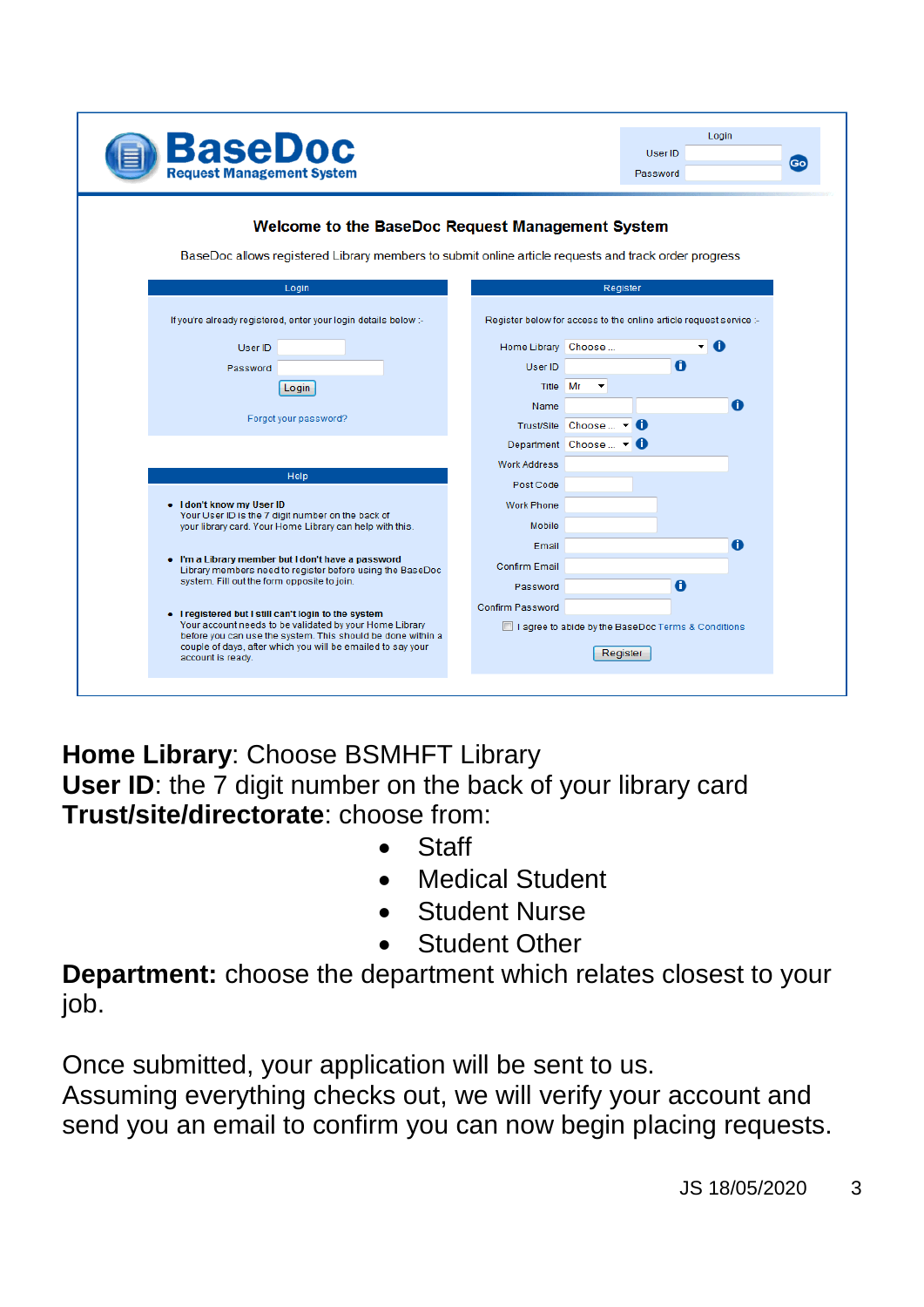#### **Using BaseDoc**

To use BaseDoc log in at [www.basedoc.co.uk.](http://www.basedoc.co.uk/) In the login box, enter your User ID (the number on your library card) and your library password. If you have forgotten your User ID or password, please contact your nearest BSMHFT library for assistance.

|                                                      | seD<br><b>Request Management System</b>                                                                                                                                                                                                                                                                                                                                                                                                    |                            | SBC User (sbouser)<br>Login at 09:38, 29 Jan 2015<br>Logout |                                                                  |                                                                              |                       | Login<br>User ID<br>Go<br>Password                                                   |                                |                         |  |
|------------------------------------------------------|--------------------------------------------------------------------------------------------------------------------------------------------------------------------------------------------------------------------------------------------------------------------------------------------------------------------------------------------------------------------------------------------------------------------------------------------|----------------------------|-------------------------------------------------------------|------------------------------------------------------------------|------------------------------------------------------------------------------|-----------------------|--------------------------------------------------------------------------------------|--------------------------------|-------------------------|--|
| Home                                                 |                                                                                                                                                                                                                                                                                                                                                                                                                                            |                            |                                                             |                                                                  |                                                                              |                       | BaseDoc Main Menu for SBC User (sbcuser)                                             |                                |                         |  |
| Request an Article<br>Request a Literature<br>Search | Click on any request column heading to display your requests sorted by that column. Click 'Details' to<br>show the actions taken on your request (click again to hide the details). Click 'Note' to add further notes<br>to your request after it was submitted. Click 'Cancel' to cancel your request (this may not be possible if<br>the request has already been ordered). Click Change Your Details to change your personal details of |                            |                                                             |                                                                  |                                                                              |                       |                                                                                      |                                |                         |  |
| <b>Change Password</b><br><b>Change your Details</b> | preferences.<br><b>Account Details</b>                                                                                                                                                                                                                                                                                                                                                                                                     |                            |                                                             |                                                                  |                                                                              |                       |                                                                                      |                                |                         |  |
|                                                      | Mr SBC User (sbouser)                                                                                                                                                                                                                                                                                                                                                                                                                      |                            |                                                             |                                                                  |                                                                              |                       |                                                                                      |                                |                         |  |
| Help                                                 | Phone                                                                                                                                                                                                                                                                                                                                                                                                                                      | 0121 466 6283              |                                                             |                                                                  | Home Library                                                                 |                       | <b>SBC</b>                                                                           |                                |                         |  |
| Logout                                               | Mobile                                                                                                                                                                                                                                                                                                                                                                                                                                     | mobnum                     |                                                             |                                                                  | Trust                                                                        |                       | BCHC                                                                                 |                                |                         |  |
|                                                      | <b>Email</b>                                                                                                                                                                                                                                                                                                                                                                                                                               |                            |                                                             | michael.webb@bhamcommunity.nhs.uk                                | <b>Department</b>                                                            |                       | Medical                                                                              |                                |                         |  |
|                                                      | Work Address                                                                                                                                                                                                                                                                                                                                                                                                                               |                            |                                                             |                                                                  |                                                                              |                       | Clinical Library, Moseley Hall Hospital, Alcester Road, Moseley, Birmingham, B13 8JL |                                |                         |  |
|                                                      | Staff Group                                                                                                                                                                                                                                                                                                                                                                                                                                |                            |                                                             |                                                                  |                                                                              |                       |                                                                                      |                                |                         |  |
|                                                      | Payment Type                                                                                                                                                                                                                                                                                                                                                                                                                               | cash                       |                                                             |                                                                  |                                                                              |                       |                                                                                      |                                |                         |  |
|                                                      | Delivery Pref                                                                                                                                                                                                                                                                                                                                                                                                                              | email                      |                                                             |                                                                  | Expiry Date                                                                  | Payment Limit<br>free |                                                                                      | 31st Dec 2016                  |                         |  |
|                                                      |                                                                                                                                                                                                                                                                                                                                                                                                                                            |                            |                                                             |                                                                  |                                                                              |                       |                                                                                      |                                |                         |  |
|                                                      | Cancelled<br>$\mathbf{0}$                                                                                                                                                                                                                                                                                                                                                                                                                  | Complete<br>$\blacksquare$ | New<br>$\mathbf{0}$                                         | Ordered<br>o                                                     | Pending<br>$\mathbf{0}$                                                      | Received<br>o         | Rejected<br>o.                                                                       | Unobtainable<br>$\blacksquare$ | Total<br>$\overline{2}$ |  |
|                                                      |                                                                                                                                                                                                                                                                                                                                                                                                                                            |                            |                                                             |                                                                  |                                                                              |                       |                                                                                      |                                |                         |  |
|                                                      | Current Requests (0) 0<br>You have no current requests.                                                                                                                                                                                                                                                                                                                                                                                    |                            |                                                             |                                                                  |                                                                              |                       |                                                                                      |                                |                         |  |
|                                                      | Current Literature Searches (0) O<br>You have no current literature searches.                                                                                                                                                                                                                                                                                                                                                              |                            |                                                             |                                                                  |                                                                              |                       |                                                                                      |                                |                         |  |
|                                                      |                                                                                                                                                                                                                                                                                                                                                                                                                                            |                            |                                                             |                                                                  |                                                                              |                       |                                                                                      |                                |                         |  |
|                                                      | Completed Requests $(2)$ 0                                                                                                                                                                                                                                                                                                                                                                                                                 |                            |                                                             |                                                                  |                                                                              |                       |                                                                                      |                                |                         |  |
|                                                      | ID.<br>Date Sent                                                                                                                                                                                                                                                                                                                                                                                                                           |                            | Reference                                                   |                                                                  |                                                                              | Delivery              | Date Complete Status                                                                 |                                | Actions                 |  |
|                                                      | 784                                                                                                                                                                                                                                                                                                                                                                                                                                        |                            |                                                             |                                                                  | 17th Dec 2012 test journal by mike, 2012, (), p., test article by mike email |                       | 17th Deo 2012 complete                                                               |                                | Details                 |  |
|                                                      | 388                                                                                                                                                                                                                                                                                                                                                                                                                                        |                            |                                                             | 30th Oct 2012 Journal of Invasive Cardiology, test, Q, p, , test |                                                                              | n/a                   |                                                                                      | 30th Oct 2012 unobtainable     | <b>Details</b>          |  |
|                                                      | Completed Literature Searches (1) O                                                                                                                                                                                                                                                                                                                                                                                                        |                            |                                                             |                                                                  |                                                                              |                       |                                                                                      |                                |                         |  |
|                                                      | <b>Date Sent</b><br>ID.                                                                                                                                                                                                                                                                                                                                                                                                                    | Topic                      |                                                             |                                                                  |                                                                              | Delivery              | Date Complete Status                                                                 |                                |                         |  |
|                                                      | 16th Jan 2016<br>24                                                                                                                                                                                                                                                                                                                                                                                                                        |                            |                                                             | The environmental management of challenging                      |                                                                              | email                 | 16th Jan 2016 complete                                                               |                                |                         |  |
|                                                      |                                                                                                                                                                                                                                                                                                                                                                                                                                            |                            | behaviour in dementia patients                              |                                                                  |                                                                              |                       |                                                                                      |                                |                         |  |

Your BaseDoc Home Page is split into four sections. On the left of the screen is the function menu from where you can request articles or change your details.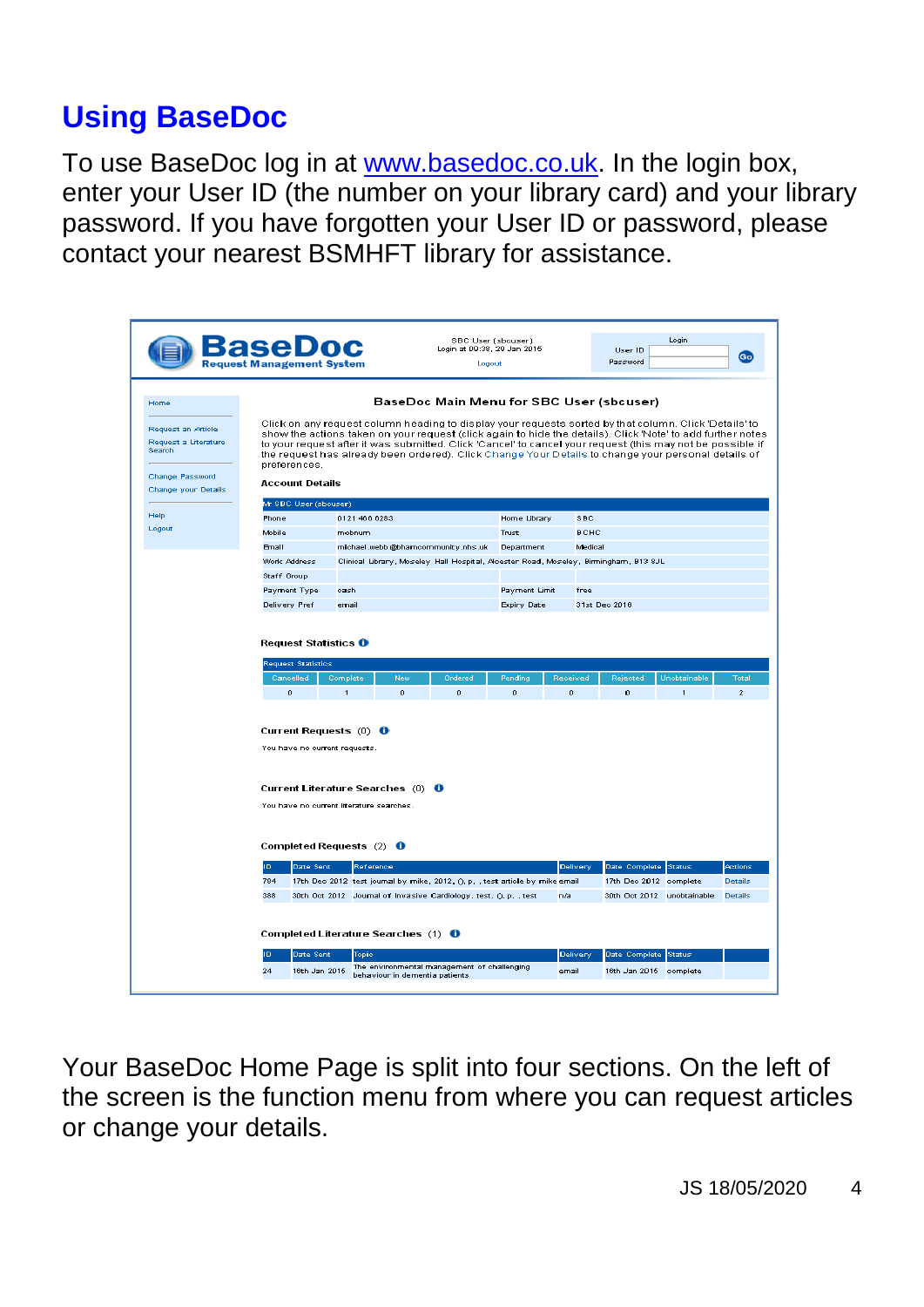At the top of the main window is your account details are displayed. Please ensure this is up to date as it is used to send your requests to you.

Underneath is a table showing all your current article requests and their status. They are shown by default in reverse chronological order but you can change the display order by clicking on the appropriate column heading. Click 'details' to see all the actions that have been carried out on a particular request.

At the bottom of the main screen are your completed requests – those which have been sent to you, cancelled, rejected or found to be unobtainable. Again, you can change the display order by clicking on the appropriate column heading.

#### **Placing a request**

Use the Request an Article link to display a blank article request form. You user details are shown at the top of the screen. Ensure that these are up to date as they will be used to send you your article.

Fill out as many details as you have for the article reference. Journal title, year and article title are compulsory fields. Please ensure you enter the full journal title as accurately as possible as this will be used to check electronically for online stock holdings.

In the additional fields section, enter any notes you may wish to pass to library staff regarding your request and select your preferred method of delivery (we will do our best to send your article by this method but this is not always possible).

If the article is only available from the British Library you will be notified by the library. The first five requests per financial year are free and any extra requests will be chargeable.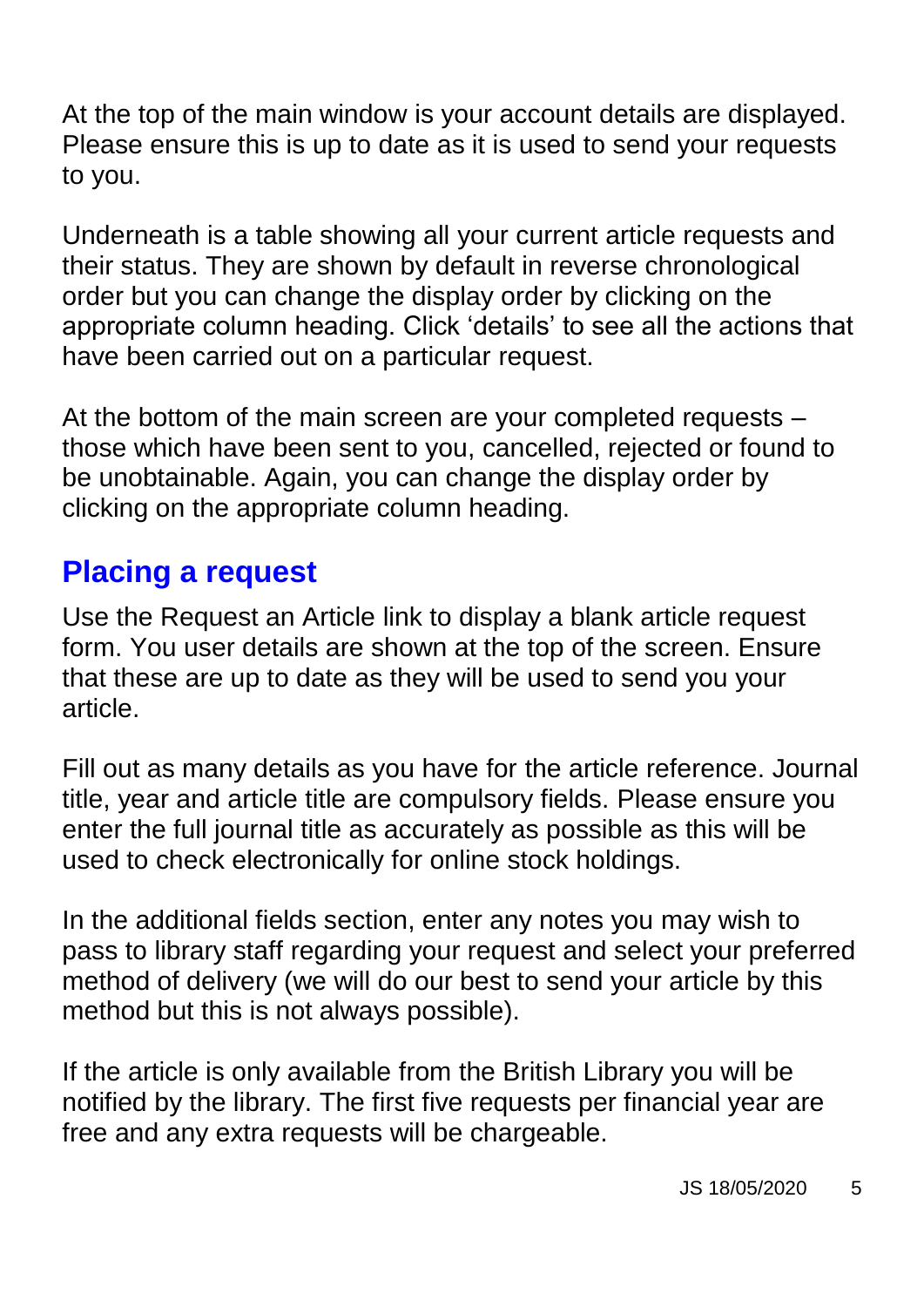| Home                                       | <b>Article Request</b>                                                                                                                                                                                                                                      |                                                                                                                                                                                                                                                                        |                      |                                          |                                        |  |  |  |  |
|--------------------------------------------|-------------------------------------------------------------------------------------------------------------------------------------------------------------------------------------------------------------------------------------------------------------|------------------------------------------------------------------------------------------------------------------------------------------------------------------------------------------------------------------------------------------------------------------------|----------------------|------------------------------------------|----------------------------------------|--|--|--|--|
| Request an Article<br>Request a Literature | Enter your request on the form below. Please ensure your address and email are up to date. Fields marked<br>with a * are compulsory.                                                                                                                        |                                                                                                                                                                                                                                                                        |                      |                                          |                                        |  |  |  |  |
| Search<br><b>Your Details</b>              |                                                                                                                                                                                                                                                             |                                                                                                                                                                                                                                                                        |                      |                                          |                                        |  |  |  |  |
|                                            | Name                                                                                                                                                                                                                                                        | Mr SBC User (sbcuser)                                                                                                                                                                                                                                                  | Home Library         | <b>SBC</b>                               |                                        |  |  |  |  |
| Change Password<br>Change your Details     | Phone                                                                                                                                                                                                                                                       | 01214666283                                                                                                                                                                                                                                                            | Email                |                                          | O<br>michael.webb@bhamcommunity.nhs.uk |  |  |  |  |
|                                            | <b>Work Address</b>                                                                                                                                                                                                                                         | Clinical Library, Moseley Hall Hospital, Alcester Road, Moseley, Birmingham, B13 8JL                                                                                                                                                                                   |                      |                                          | Ô                                      |  |  |  |  |
| Help                                       |                                                                                                                                                                                                                                                             |                                                                                                                                                                                                                                                                        |                      |                                          |                                        |  |  |  |  |
| Logout                                     | <b>Article Details</b>                                                                                                                                                                                                                                      |                                                                                                                                                                                                                                                                        |                      |                                          |                                        |  |  |  |  |
|                                            | Journal Title*                                                                                                                                                                                                                                              |                                                                                                                                                                                                                                                                        | Λ<br>Year            |                                          | 0                                      |  |  |  |  |
|                                            | <b>ISSN</b>                                                                                                                                                                                                                                                 | 0                                                                                                                                                                                                                                                                      | Volume               |                                          | A                                      |  |  |  |  |
|                                            | Author(s)                                                                                                                                                                                                                                                   |                                                                                                                                                                                                                                                                        | Part                 |                                          | A                                      |  |  |  |  |
|                                            | Article Title*                                                                                                                                                                                                                                              |                                                                                                                                                                                                                                                                        | Pages                |                                          | A                                      |  |  |  |  |
|                                            |                                                                                                                                                                                                                                                             |                                                                                                                                                                                                                                                                        |                      |                                          |                                        |  |  |  |  |
|                                            | <b>Additional Info</b>                                                                                                                                                                                                                                      |                                                                                                                                                                                                                                                                        |                      |                                          |                                        |  |  |  |  |
|                                            | <b>Notes</b>                                                                                                                                                                                                                                                |                                                                                                                                                                                                                                                                        | <b>Delivery Pref</b> | $\theta$<br>email<br>$\vert \cdot \vert$ |                                        |  |  |  |  |
|                                            | Payment Type                                                                                                                                                                                                                                                | -10<br>cash                                                                                                                                                                                                                                                            | Payment Limit        | <b>I</b> free                            | -10                                    |  |  |  |  |
|                                            | <b>Date Required</b>                                                                                                                                                                                                                                        | 0                                                                                                                                                                                                                                                                      |                      |                                          |                                        |  |  |  |  |
|                                            |                                                                                                                                                                                                                                                             |                                                                                                                                                                                                                                                                        |                      |                                          |                                        |  |  |  |  |
|                                            | <b>Terms and Conditions</b>                                                                                                                                                                                                                                 |                                                                                                                                                                                                                                                                        |                      |                                          |                                        |  |  |  |  |
|                                            |                                                                                                                                                                                                                                                             | This article will be supplied under the following terms and conditions >                                                                                                                                                                                               |                      |                                          |                                        |  |  |  |  |
|                                            |                                                                                                                                                                                                                                                             | 1. I hereby request a copy of the above article, which I require for the purpose of non-commercial research or private study.<br>2. I will not supply a copy of it to any other person, and I have not previously been supplied with a copy of the same material by my |                      |                                          |                                        |  |  |  |  |
|                                            |                                                                                                                                                                                                                                                             | Home Library. To the best of my knowledge, no other person with whom I work or study has or intends to make, at or around the                                                                                                                                          |                      |                                          |                                        |  |  |  |  |
|                                            |                                                                                                                                                                                                                                                             | same time as this request, a request for substantially the same material for substantially the same purpose.<br>3. If I receive this item I understand I can only retain a single copy in print or electronic format.                                                  |                      |                                          |                                        |  |  |  |  |
|                                            | 4. I understand that if this declaration is false it will be a breach and I shall be liable under the Copyright Declaration Act.                                                                                                                            |                                                                                                                                                                                                                                                                        |                      |                                          |                                        |  |  |  |  |
|                                            | If you need (or are going to make) multiple copies of an article (e.g.: for a journal club) or if you are requesting the same article as a<br>colleague (e.g. student assignment) then click here for an alternative set of terms and conditions of supply. |                                                                                                                                                                                                                                                                        |                      |                                          |                                        |  |  |  |  |
|                                            | If you are unable to agree to the above terms (e.g.: request for commercial purposes) contact your Home Library as they may still be<br>able to source the article for you with different terms and conditions.                                             |                                                                                                                                                                                                                                                                        |                      |                                          |                                        |  |  |  |  |
|                                            | Please tick the box below to agree to the above terms and conditions.                                                                                                                                                                                       |                                                                                                                                                                                                                                                                        |                      |                                          |                                        |  |  |  |  |
|                                            | Do you agree to<br>$\mathbf{\Gamma}$ 0<br>29 Jan 2015<br>Date<br>the above terms?                                                                                                                                                                           |                                                                                                                                                                                                                                                                        |                      |                                          |                                        |  |  |  |  |
|                                            |                                                                                                                                                                                                                                                             |                                                                                                                                                                                                                                                                        |                      |                                          |                                        |  |  |  |  |
|                                            | Submit Request                                                                                                                                                                                                                                              |                                                                                                                                                                                                                                                                        |                      |                                          |                                        |  |  |  |  |

Finally, if you agree to the displayed terms and conditions of supply, tick the agreement box at the bottom of the screen. Your request cannot proceed without this.

*If your request is for commercial use or for a journal club it cannot be placed via BaseDoc. However, contact the library who may still be able to source the article under a different set of terms and conditions.*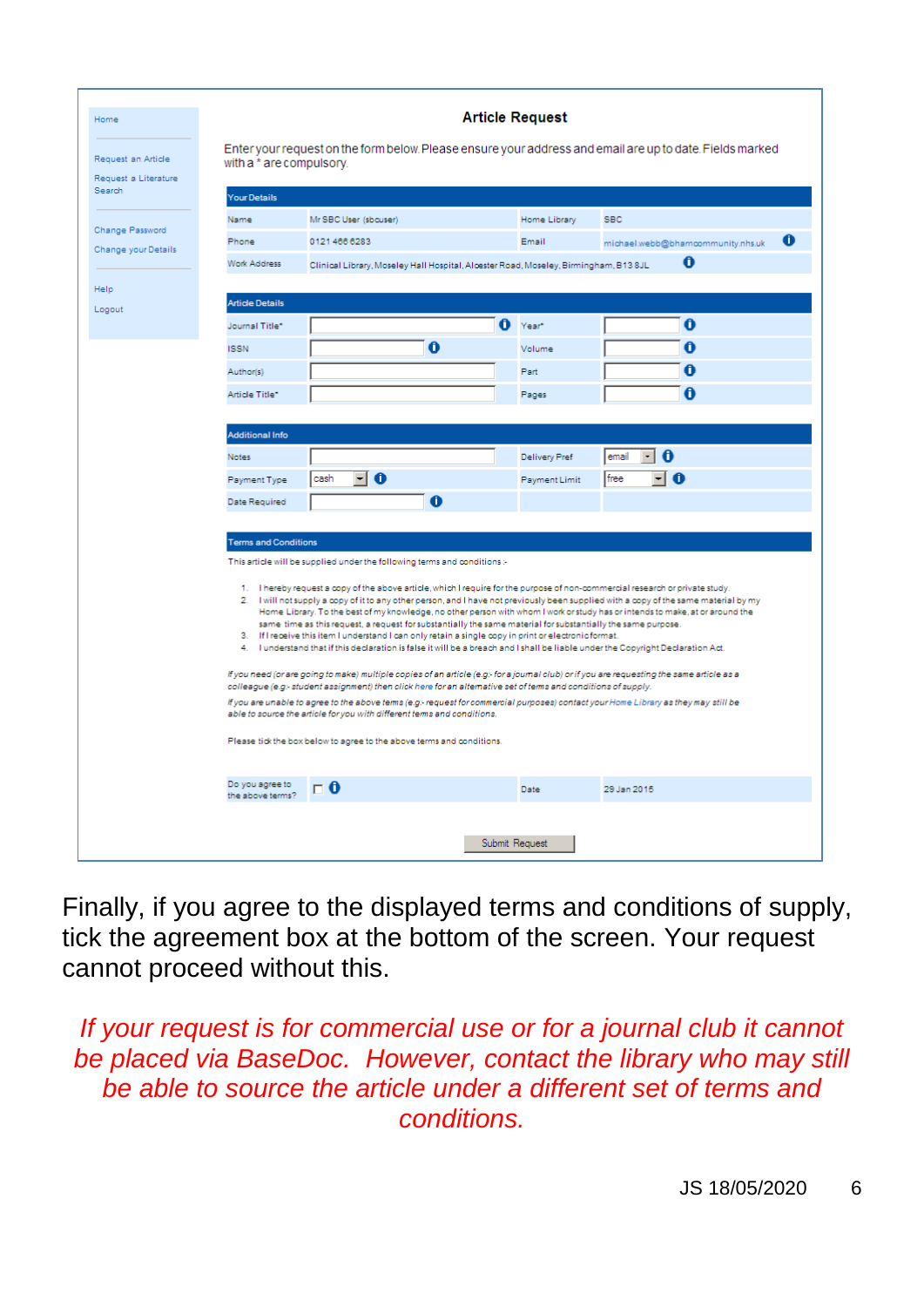#### <span id="page-6-0"></span>**Tracking your requests**

Once your request is submitted you can track its progress from your User Home Page. The status of your request can be as follows:-

- **Cancelled** cancelled by you or by library staff
- **Complete** a finished request that has been supplied and collected/delivered to you.
- **New**  a newly placed request, awaiting action by your library
- **Ordered** your article has been ordered from another library
- **Pending** the request is on hold (e.g:- awaiting payment or revised reference details). The library will email you to discuss.
- **Received** the article has arrived and awaiting collection or delivery
- **Unobtainable** the article could not be sourced. The library will email you with the details.

Click 'details' next to a request to show further details on the actions.

#### <span id="page-6-1"></span>**Changing your details**

To change your contact details, and set delivery preferences click [here](http://www.basedoc.co.uk/cgi-bin/changedetails.cgi) or on to the "Change your Details" link.

To change your password, library, trust or department, please contact library staff.

#### <span id="page-6-2"></span>**Help**

The online help system provides comprehensive guidance on using BaseDoc. Feel free to contact the library if you need further guidance.